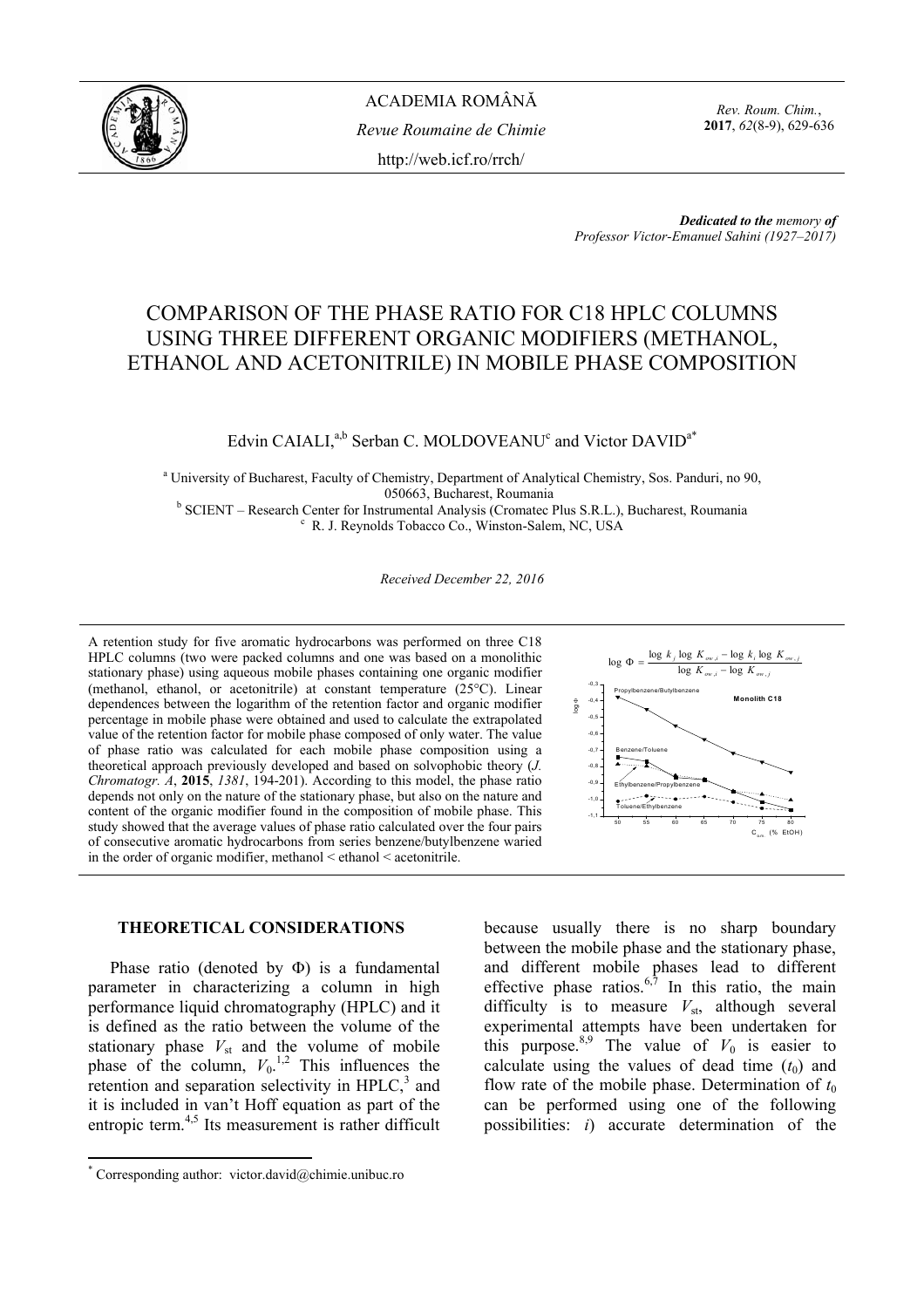retention time value  $(t_R)$  for an unretained solute (polar organic molecule, e.g. uracil; organic or inorganic salt), when  $t_R = t_0$ ; *ii*) the weight differences of the column sequentially filled with two solvents of different densities (so-called the pycnometric method); *iii*) the time for minor disturbance of the baseline in the chromatogram, when deuterated mobile phase or a mobile phase component is injected; *iv*) from the plot of  $t<sub>R</sub>$ versus the homolog number of a series of compounds following by extrapolation to the unretained compound (i.e. zeroth homolog). $2$ 

Phase ratio and retention mechanism in reversed-phase HPLC are related as shown by the partition model, which is currently used for explaining the complex equilibria occuring during the elution process of the components from an injected sample into the hydrophobic column.<sup>10-12</sup> Recently, a new theoretical method has been proposed for the evaluation of phase ratio for a chromatographic column when a given mobile phase is used.13,14 A theoretical support for this method is based on the solvophobic theory of interactions in solution, which is one the most important models that describe the complex RP- $HPLC$  process.<sup>15-17</sup> It is the aim of this study to investigate this fundamental parameter for characterizing a chromatographic column, by using both packed and monolithic columns, for mobile phase containing methanol or acetonitrile as organic additive, and a less studied organic solvents, but with an important potential in various applications, due to many advantages emphazised in several studies, namely ethanol.<sup>18,19</sup>

### **EXPERIMENTAL**

The analytical purity standards of benzene, toluene, ethylbenzene, propylbenzen and butylbenzene were purchased from Sigma-Aldrich (Steinheim, Germany). HPLC analytical grade methanol, ethanol, and acetonitrile were purchased from Merck (Darmstadt, Germany). Liquid chromatography grade water was produced within the laboratory by a Millipore Simplicity instrument and used as the component of the mobile phase.

Chromatographic experiments were carried out with a PerkinElmer Flexar Quaternary liquid chromatograph system (PerkinElmer, Waltham, USA) equipped with a degasser, quaternary pump, autosampler, column thermostat, and UV detector. System control and data acquisition were made with the Chromera CDS 4.3. The chromatographic instrument was operationally qualified before starting the entire study.

The retention study was carried out on three different chromatographic columns: Phenomenex Luna 150 x 4.6 mm 5 µm particle size; Phenomenex Gemini 150 x 4.6 mm 5 µm, and Merck Chromolith RP-C18 100 x 4.6 mm. Detection was made at 254 nm. The retention time was measured at a constant flow rate of 1 mL/min, and a fixed column temperature (25°C).

Mobile phase composition given by water and single organic modifier (acetonitrile, methanol, or ethanol) varied with steps of 5% volumetric content of organic modifier, within the intervals indicated in next section for the discussion of the chromatographic results.

Column dead-time  $(t_0)$  was determined from the retention time of uracil, injected into the column for different mobile phase compositions. Retention time  $(t_R)$  for each hydrocarbon was determined in triplicate in order to ensure the accuracy of data, and the average value was used for calculating the retention factor *k* of analyte with equation  $k = (t_R - t_0) / t_0$ .

#### **RESULTS AND DISCUSSION**

Benzene, toluene, ethylbenzene, propylbenzen and butylbenzene can be used as probe compounds due to their hydrophobic character and the lack of polar functional groups. Some data related to their hydrophobic character, as given by octanol/water partition constant  $(K<sub>ow</sub>)$ , are indicated in Table 1 (where data about the used organic modifiers are also included).

| Experimental and theoretical values of log have for station hydrocarbons |                                  |                   |  |  |  |
|--------------------------------------------------------------------------|----------------------------------|-------------------|--|--|--|
| Compound                                                                 | $\log K_{\rm ow}$ (experimental) | $\log K_{\rm ow}$ |  |  |  |
|                                                                          |                                  | $(theoretic)*$    |  |  |  |
| Benzene                                                                  | 2.13                             | 1.99              |  |  |  |
| Toluene                                                                  | 2.73                             | 2.54              |  |  |  |
| Ethylbenzene                                                             | 3.15                             | 3.03              |  |  |  |
| Propylbenzene                                                            | 3.69                             | 3.52              |  |  |  |
| Butylbenzene                                                             | 4.38                             | 4.01              |  |  |  |
| Methanol                                                                 | $-0.77$                          | $-0.63$           |  |  |  |
| Ethanol                                                                  | $-0.31$                          | $-0.14$           |  |  |  |
| Acetonitrile                                                             | $-0.34$                          | $-0.15$           |  |  |  |

*Table 1*  Experimental and theoretical values of log  $K_{\text{out}}$  for studied hydrocarbons

\* calculated with EPI Suite Software, Environmental Protection Agency, EPA (www.epa.gov)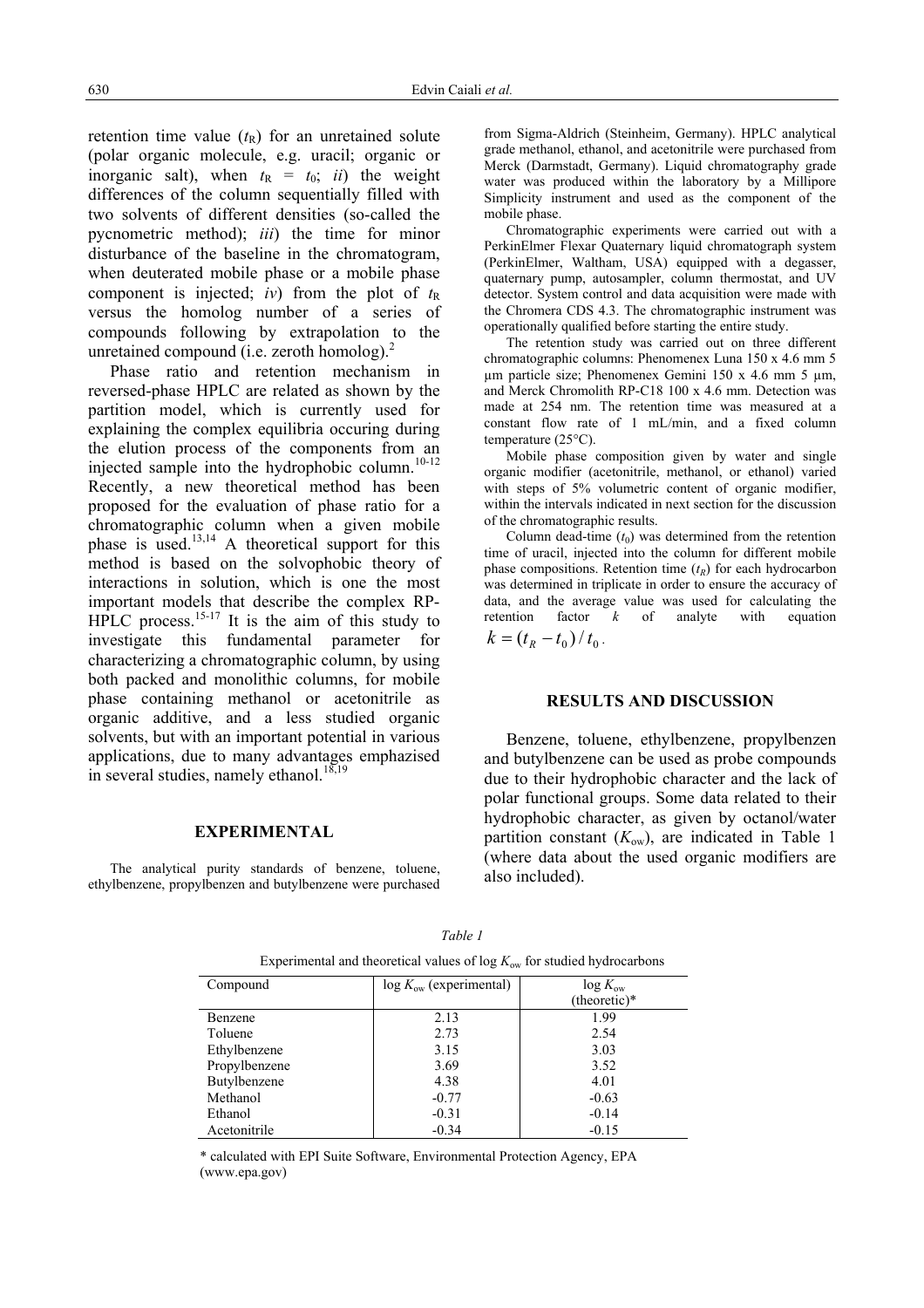The experimental retention study was performed for various compositions of the mobile phase, consisting in aqueous component and acetonitrile (AcCN), methanol (MeOH), or ethanol (EtOH), typically used as organic solvents in RP-HPLC. Dependences of the retention factor (*k*) on the percentage of the organic modifier in the mobile phase composition  $(C_{\text{om}})$  were firstly investigated from the retention data of the studied compounds obtained for different mobile phase compositions. These dependences are generally described by a linear equation between the logarithm of *k* (here as ten base logarithm,  $log$ ),<sup>20</sup> although polynomial dependences can also be obtained for particular situations.<sup>21,22</sup> In this equation a main parameter is log *kw*, which corresponds to the logarithm of extrapolated value of the retention factor corresponding to a mobile phase consisting in only aqueous component:

$$
\log k = \log k_w + \alpha \cdot C_{o.m.} \tag{1}
$$

The parameters  $\log k_w$  and  $\alpha$  can be calculated for each studied compound from the linear regressions between  $\log k$  and  $C_{o.m.}$ , and they are specific for each organic modifier used as component of the mobile phase (MeOH, EtOH, or AcCN).<sup>25-29</sup> Fig 1 shows an example of these dependences obtained for the studied aromatic hydrocarbons, and the corresponding regression parameters are given in Tables 2-4. The parameter denoted by  $log k_w$ represents the extrapolated value of the retention factor, corresponding to a mobile phase consisting in only water, which is usually related to the chromatographic hydrophobicity ( $K_{ow}^{RP-HPLC}$ ).<sup>23,24</sup> As can be noticed from Tables 2-4, all dependences between  $\log k$  and  $C_{o.m.}$  were characterized by high correlation coefficients ( $r^2 > 0.99$ ).

These correlations can be considered as reliable for further calculations of various chromatographic parameters. An important parameter is the chromatographic hydrophobicity  $(K_{ow}^{RP-HPLC}),$ which can be calculated with the known formula that links the extrapolated value of the retention factor,  $k_w$ , and phase ratio  $\Phi$ :

$$
\log K_{ow}^{RP-HPLC} = \log k_w - \log \Phi \tag{2}
$$

Theoretically, the values of parameters  $K_{ow}^{RP-HPLC}$ or  $\log k_w$  should be correlated to the values of log

*K*ow given in Table 1. The dependences between  $\log k_{\rm w}$  obtained for the five aromatic hydrocarbons for each organic modifier and each stationary phase used in this study, and their values of log *Kow* were highly correlated  $(r^2 > 0.9)$ , for both experimental and theoretical values of log *Kow* presented in Table 1.



Fig. 1 – Typical linear dependences between log *k* and the organic modifier content in mobile phase, as volume percentage, exemplified for monolith column and MeOH used as organic modifier.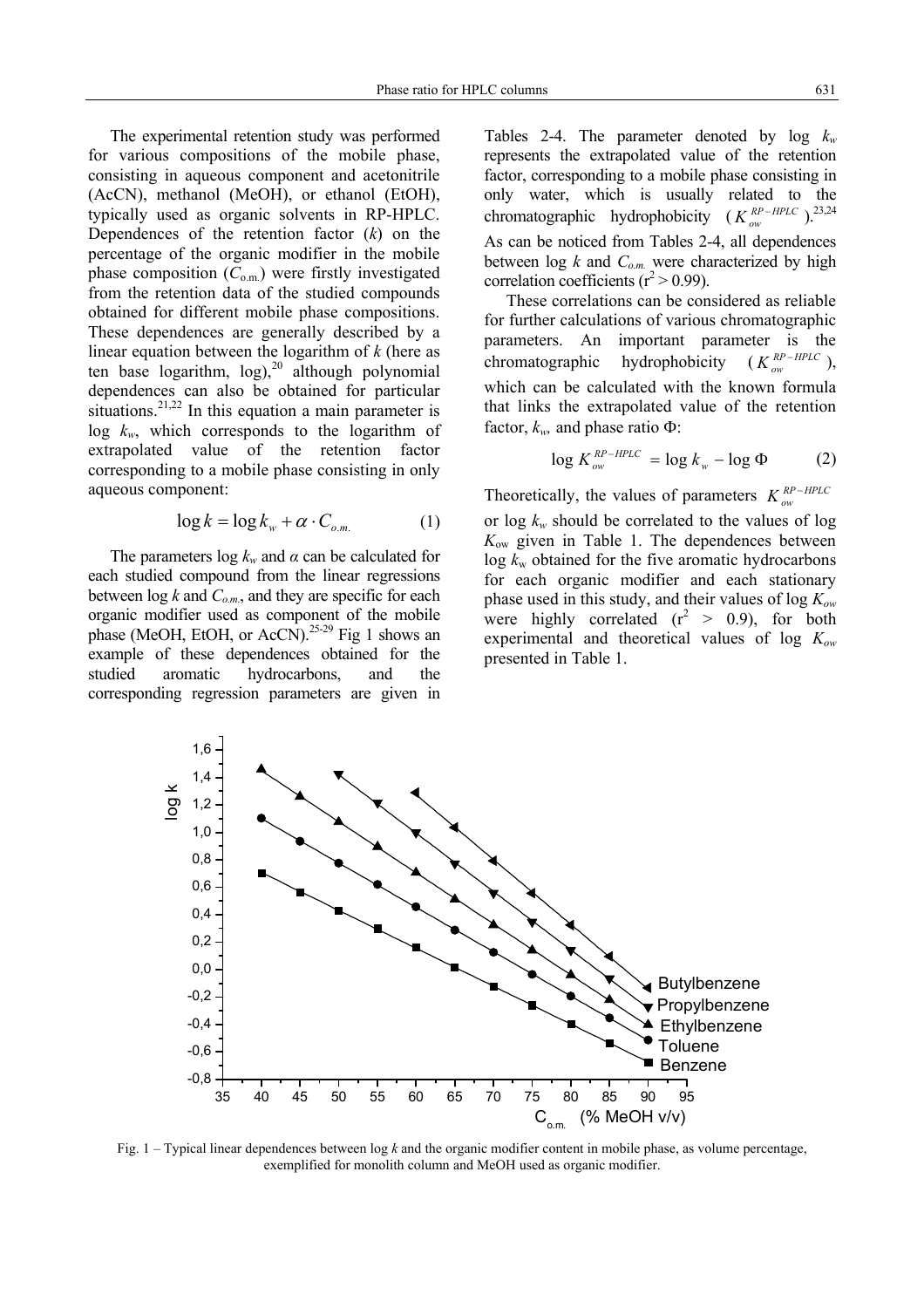# *Table 2*

| $\frac{1}{2}$ statica $\frac{1}{2}$ to columns using accioniting as organic modifier in modific phase composition |                  |                   |        |                 |  |  |
|-------------------------------------------------------------------------------------------------------------------|------------------|-------------------|--------|-----------------|--|--|
| Compound                                                                                                          | $\log k_{\rm w}$ | $\alpha$          |        | % AcCN interval |  |  |
| Luna C18 column                                                                                                   |                  |                   |        |                 |  |  |
| Benzene                                                                                                           | 1.893            | $-0.0251$         | 0.9969 | $40 - 70$       |  |  |
| Toluene                                                                                                           | 2.277            | $-0.0284$         | 0.9950 | $40 - 70$       |  |  |
| Ethylbenzene                                                                                                      | 2.662            | $-0.0318$         | 0.9935 | $40 - 70$       |  |  |
| Propylbenzene                                                                                                     | 2.974            | $-0.0337$         | 0.9946 | $45 - 70$       |  |  |
| Butylbenzene                                                                                                      | 3.256            | $-0.0352$         | 0.9952 | $50 - 70$       |  |  |
|                                                                                                                   |                  | Gemini C18 column |        |                 |  |  |
| Benzene                                                                                                           | 1.836            | $-0.0250$         | 0.9962 | $40 - 70$       |  |  |
| Toluene                                                                                                           | 2.210            | $-0.0282$         | 0.9944 | $40 - 70$       |  |  |
| Ethylbenzene                                                                                                      | 2.586            | $-0.0316$         | 0.9929 | $40 - 70$       |  |  |
| Propylbenzene                                                                                                     | 2.888            | $-0.0333$         | 0.9942 | $45 - 70$       |  |  |
| Butylbenzene                                                                                                      | 3.167            | $-0.0348$         | 0.9939 | 50 - 70         |  |  |
| Monolith C18 column                                                                                               |                  |                   |        |                 |  |  |
| Benzene                                                                                                           | 1.357            | $-0.0233$         | 0.9978 | $40 - 70$       |  |  |
| Toluene                                                                                                           | 1.751            | $-0.0267$         | 0.9969 | $40 - 70$       |  |  |
| Ethylbenzene                                                                                                      | 2.134            | $-0.0302$         | 0.9943 | $40 - 70$       |  |  |
| Propylbenzene                                                                                                     | 2.561            | $-0.0339$         | 0.9926 | $40 - 70$       |  |  |
| Butylbenzene                                                                                                      | 2.847            | $-0.0354$         | 0.9952 | $45 - 70$       |  |  |

Regression parameters calculated from eq. (1) applied to the retention data obtained for three studied C18 columns using acetonitrile as organic modifier in mobile phase composition

# *Table 3*

Regression parameters calculated from eq. (1) applied to the retention data obtained for three studied C18 columns using methanol as organic modifier in mobile phase composition

| Compound                    | $\log k_{\rm w}$ | $\alpha$  |        | % MeOH interval |  |  |  |
|-----------------------------|------------------|-----------|--------|-----------------|--|--|--|
| Luna C <sub>18</sub> column |                  |           |        |                 |  |  |  |
| Benzene                     | 2.332            | $-0.0295$ | 0.9996 | $50 - 90$       |  |  |  |
| Toluene                     | 2.918            | $-0.0343$ | 0.9993 | $50 - 90$       |  |  |  |
| Ethylbenzene                | 3.484            | $-0.0394$ | 0.9991 | $50 - 90$       |  |  |  |
| Propylbenzene               | 4.013            | $-0.0438$ | 0.9998 | $60 - 90$       |  |  |  |
| Butylbenzene                | 4.599            | $-0.0488$ | 0.9998 | $65 - 90$       |  |  |  |
| Gemini C18 column           |                  |           |        |                 |  |  |  |
| Benzene                     | 2.223            | $-0.0282$ | 0.9999 | $50 - 90$       |  |  |  |
| Toluene                     | 2.786            | $-0.0328$ | 0.9999 | $50 - 90$       |  |  |  |
| Ethylbenzene                | 3.334            | $-0.0377$ | 0.9998 | $50 - 90$       |  |  |  |
| Propylbenzene               | 3.908            | $-0.0427$ | 0.9998 | $60 - 90$       |  |  |  |
| Butylbenzene                | 4.473            | $-0.0475$ | 0.9998 | $65 - 90$       |  |  |  |
| Monolith C18 column         |                  |           |        |                 |  |  |  |
| Benzene                     | 1.812            | $-0.0276$ | 0.9999 | $40 - 90$       |  |  |  |
| Toluene                     | 2.393            | $-0.0323$ | 0.9999 | $40 - 90$       |  |  |  |
| Ethylbenzene                | 2.938            | $-0.0372$ | 0.9999 | $40 - 90$       |  |  |  |
| Propylbenzene               | 3.546            | $-0.0425$ | 0.9997 | $50 - 90$       |  |  |  |
| Butylbenzene                | 4.111            | $-0.0473$ | 0.9996 | $60 - 90$       |  |  |  |

### *Table 4*

| Compound          | $\log k_{\rm w}$ | $\alpha$  |        | % EtOH interval |  |
|-------------------|------------------|-----------|--------|-----------------|--|
| Luna C18 column   |                  |           |        |                 |  |
| Benzene           | 1.803            | $-0.0252$ | 0.9973 | $50 - 80$       |  |
| Toluene           | 2.236            | $-0.0290$ | 0.9967 | $50 - 80$       |  |
| Ethylbenzene      | 2.650            | $-0.0329$ | 0.9962 | $50 - 80$       |  |
| Propylbenzene     | 3.125            | $-0.0374$ | 0.9962 | $50 - 80$       |  |
| Butylbenzene      | 3.537            | $-0.0411$ | 0.9953 | $50 - 80$       |  |
| Gemini C18 column |                  |           |        |                 |  |
| Benzene           | 1.824            | $-0.0252$ | 0.9982 | $50 - 80$       |  |
| Toluene           | 2.252            | $-0.0289$ | 0.9976 | $50 - 80$       |  |
| Ethylbenzene      | 2.662            | $-0.0329$ | 0.9972 | $50 - 80$       |  |
| Propylbenzene     | 3.108            | $-0.0371$ | 0.9966 | $50 - 80$       |  |
| Butylbenzene      | 3.537            | $-0.0411$ | 0.9963 | $50 - 80$       |  |

Regression parameters calculated from eq. (1) applied to the retention data obtained for three studied C18 columns using ethanol as organic modifier in mobile phase composition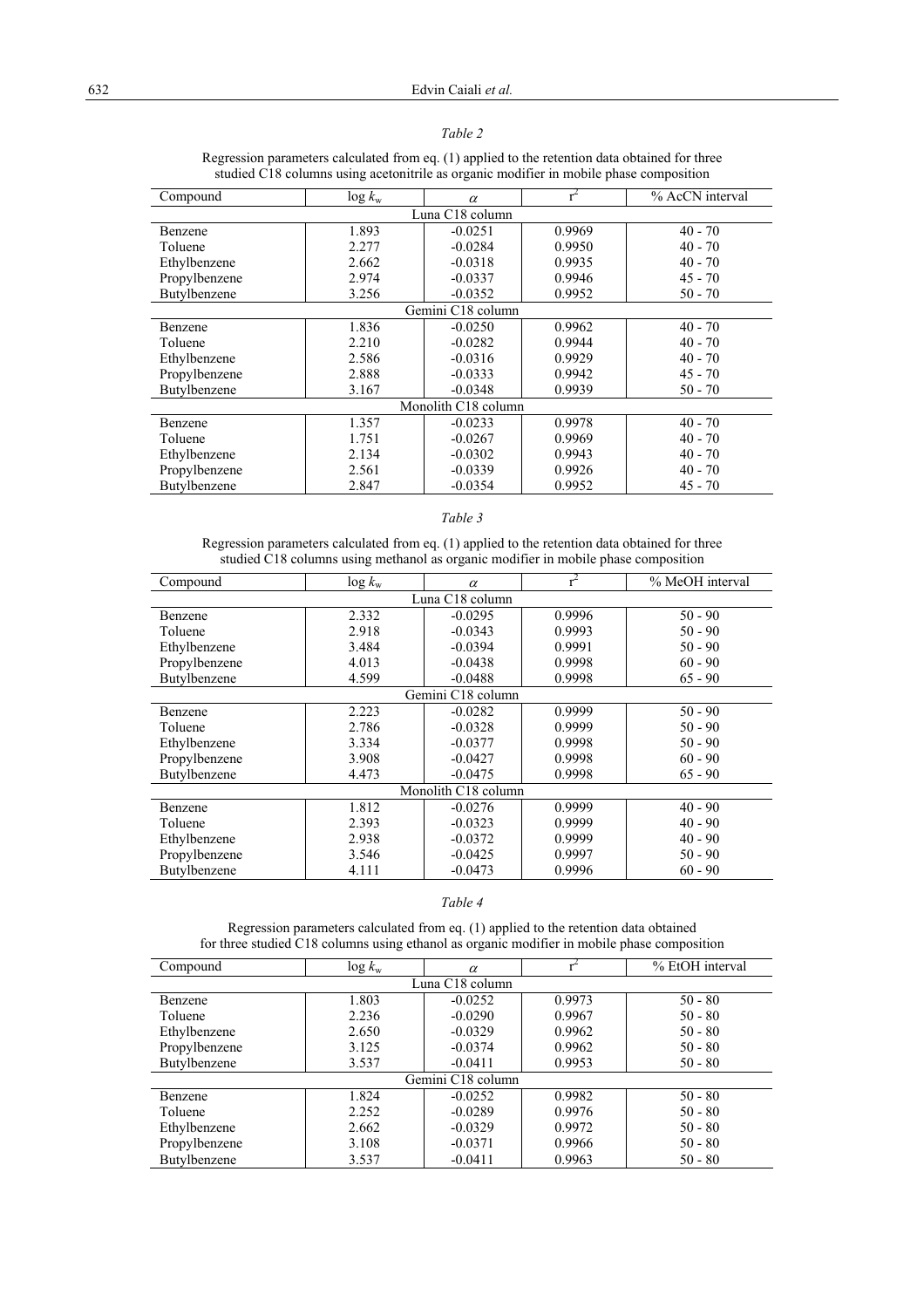*Table 4 (continued)* 



Fig. 2 – Comparison of phase ratio profiles for the two packed HPLC columns using various pairs of probe hydrocarbons, and ethanol as organic modifier in mobile phase composition.

Calculation approach of phase ratio Φ for a RP-HPLC column has been previously developed based on solvophobic theory, $^{13}$  and requires the experimental retention data for at least two different probe hydrocarbons.<sup>14</sup> If we denote these hydrocarbons by *i* and *j*, which are characterized by their log  $K_{ow,i}$  and log  $K_{ow,i}$ , respectively, the following expression for calculation of  $log \Phi$  can be obtained for the characterization of a C18 chromatographic column:

$$
\log \Phi = \frac{\log k_j \log K_{ow,i} - \log k_i \log K_{ow,j}}{\log K_{ow,i} - \log K_{ow,j}} \quad (3)
$$

In this formula, the values of  $\log k_i$  and  $\log k_i$ are experimental values for the logarithm of retention factor measured for a certain mobile phase composition and a stationary phase. Thus, by selecting two hydrocarbons in the series benzene to butylbenzene, then the value of log Φ for the columns can be calculated for different mobile phase compositions.

The four pairs of consecutive aromatic hydrocarbons were studied by this theoretical approach leading to  $log \Phi$  values, which depends however on the chosen pair. Thus, the highest value of log Φ was obtained for the pair propylbenzene/butylbenzene, while the lowest value was obtained for toluene/ethylbenzene.

These remarks can be seen in Figures 2 and 3, obtained for instance for ethanol used as organic modifier.

Comparison between the values of log Φ is given in Figures 4 and 5, and the regularity of decreasing this parameter in order from acetonitrile to methanol seems to be explained by the decrease of hydrophobic character of these organic modifier. This may influence their adsoption on stationary phase surface at the level of hydrocarbon chains C18, although the interaction between organic modifier and residual silanols onto the surface of stationary phase can also contribute to the value of phase ratio. $30-32$  In this case, acetonitrile has less ability to interact with silanol group. Either way, they can play an important role in the RP retention mechanism as emphasized by other studies reported by literature.<sup>33,34</sup>

Accuracy of the retention experimental data can influence tremedously the calculated values of log Φ, and this may explain the significant differences between the values of log Φ calculated for the four pairs of aromatic hydrocarbons, as can be observed in Figures 2 and 3. A possibility to overcome this situation is to use the entire set of  $log \Phi$  for the four consecutive pairs of aromatic hydrocarbons, and then to calculate an average value of this parameter. This was carried out for the three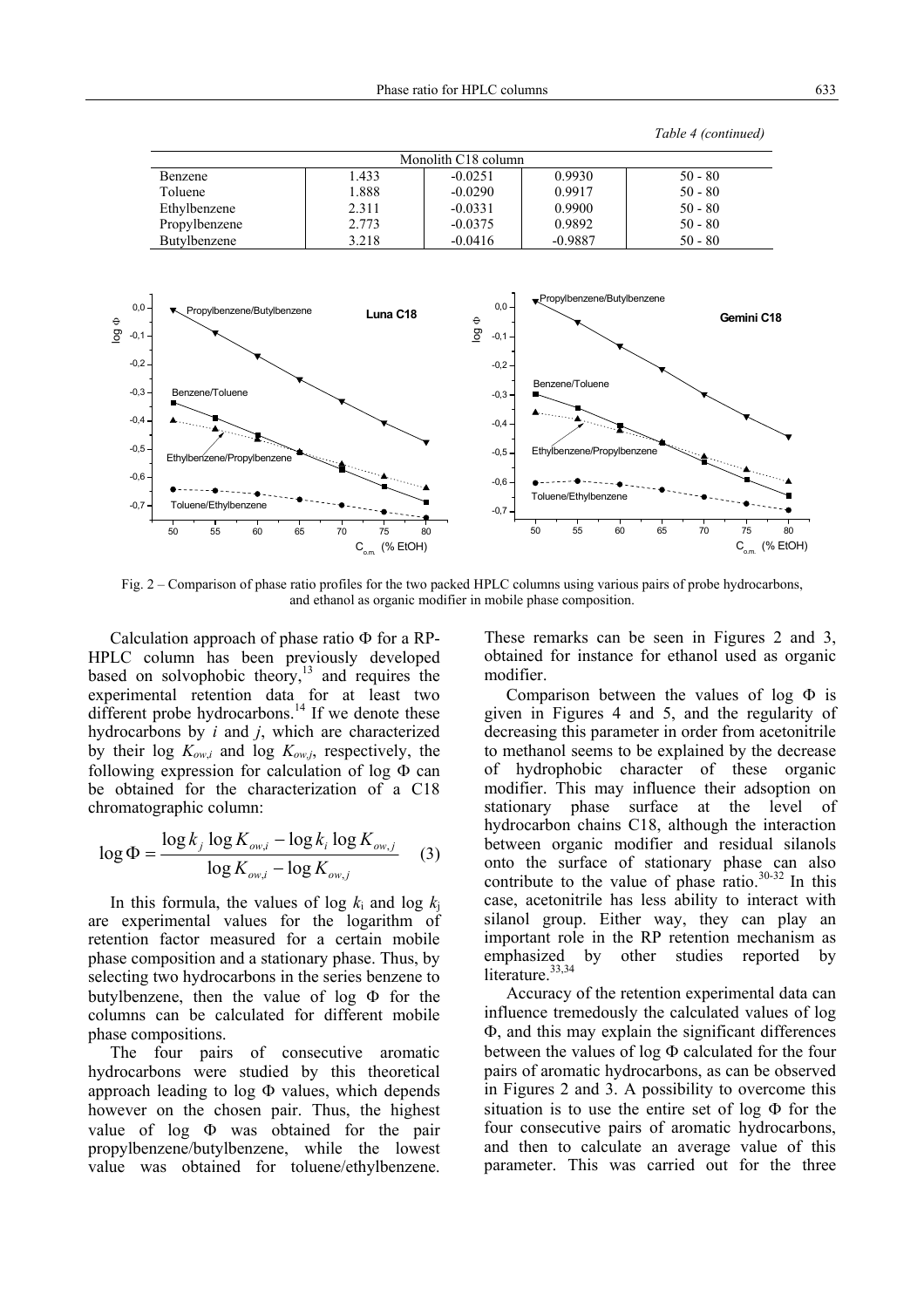stationary phases and the retention data obtained for the three organic modifiers. These average values of  $\Phi$  and log  $\Phi$  ( $\overline{\Phi}$ , and log  $\Phi$ respectively) for mobile phase compositions that allowed to measure the retention time for all aromatic hydrocarbons are given in Table 5. These calculated values are of the same magnitude as the few given values found in literature.<sup>35,36</sup>



Fig. 3 – Comparison of phase ratio profiles for the monolithic column using various pairs of probe hydrocarbons, and ethanol as organic modifier in mobile phase composition.



Fig. 4 – Comparison of phase ratio profiles for Luna C18 column and Gemini C18, using the benzene/toluene pair, and indicated organic modifiers in mobile phase composition.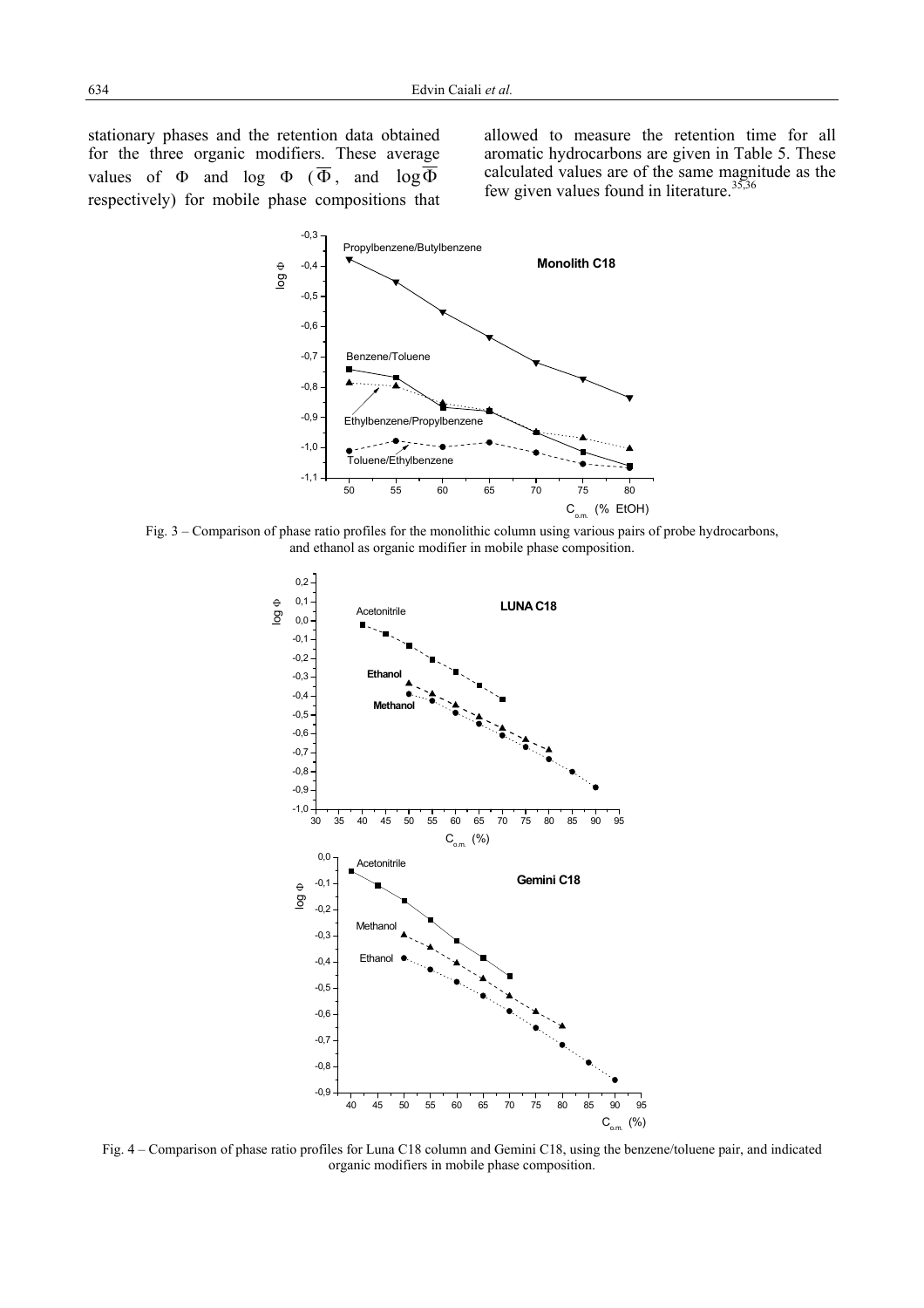

Fig. 5 – Comparison of phase ratio profiles for Monolith C18 column, using the benzene/toluene pair, and indicated organic modifiers in mobile phase composition.

#### *Table 5*

Average values of phase ratio calculated from retention data of aromatic hydrocarbons for the three columns used in this study and organic modifiers used as additive in mobile phase composition

|                                    |                      | Luna C18          |                      | Gemini C18        |                      | <b>Monolith C18</b> |  |
|------------------------------------|----------------------|-------------------|----------------------|-------------------|----------------------|---------------------|--|
| $C_{o.m.}$ (%)                     | $log\overline{\Phi}$ | $\overline{\Phi}$ | $log\overline{\Phi}$ | $\overline{\Phi}$ | $log\overline{\Phi}$ | $\overline{\Phi}$   |  |
|                                    | Methanol             |                   |                      |                   |                      |                     |  |
| 90                                 | $-0.7996$            | 0.158             | $-0.7747$            | 0.168             | $-1.1549$            | 0.070               |  |
| 85                                 | $-0.7261$            | 0.187             | $-0.7189$            | 0.191             | $-1.0915$            | 0.081               |  |
| 80                                 | $-0.6716$            | 0.212             | $-0.6635$            | 0.217             | $-1.0409$            | 0.091               |  |
| 75                                 | $-0.6191$            | 0.240             | $-0.6073$            | 0.247             | $-0.9914$            | 0.102               |  |
| 70                                 | $-0.5672$            | 0.270             | $-0.5544$            | 0.279             | $-0.9431$            | 0.114               |  |
| 65                                 | $-0.5165$            | 0.304             | $-0.5045$            | 0.313             | $-0.8928$            | 0.128               |  |
| 60                                 |                      |                   |                      |                   | $-0.8446$            | 0.143               |  |
| $C_{0.m.}$ (%)                     | <b>Ethanol</b>       |                   |                      |                   |                      |                     |  |
| 80                                 | $-0.6226$            | 0.238             | $-0.5839$            | 0.260             | $-0.9797$            | 0.104               |  |
| 75                                 | $-0.5727$            | 0.267             | $-0.5333$            | 0.292             | $-0.9371$            | 0.115               |  |
| 70                                 | $-0.5165$            | 0.304             | $-0.4773$            | 0.333             | $-0.8918$            | 0.128               |  |
| 65                                 | $-0.4598$            | 0.346             | $-0.4142$            | 0.385             | $-0.8230$            | 0.150               |  |
| 60                                 | $-0.3995$            | 0.398             | $-0.3567$            | 0.439             | $-0.7834$            | 0.164               |  |
| 55                                 | $-0.3404$            | 0.456             | $-0.2979$            | 0.503             | $-0.7043$            | 0.197               |  |
| 50                                 | $-0.2843$            | 0.519             | $-0.2505$            | 0.561             | $-0.6656$            | 0.215               |  |
| $C_{0.m.}(\sqrt[6]{\overline{0}})$ | Acetonitrile         |                   |                      |                   |                      |                     |  |
| 70                                 | $-0.4520$            | 0.353             | $-0.4873$            | 0.325             | $-0.8668$            | 0.135               |  |
| 65                                 | $-0.3822$            | 0.414             | $-0.4211$            | 0.379             | $-0.8074$            | 0.155               |  |
| 60                                 | $-0.3124$            | 0.487             | $-0.3584$            | 0.438             | $-0.7367$            | 0.183               |  |
| 55                                 | $-0.2490$            | 0.563             | $-0.2848$            | 0.519             | $-0.6782$            | 0.209               |  |
| 50                                 | $-0.1772$            | 0.665             | $-0.2111$            | 0.614             | $-0.6255$            | 0.236               |  |

As can be noticed from the data given in Table 5, there is a similar trend for the three organic modifiers. By averaging, the values of  $\Phi$  close to an expected value although there are a few experimental data for being compared. For example, the reported Φ value for Zorbax C8 manufactured column is 0.226, which was also computed, but based on the % C load supplied by the column manufacturer.<sup>36</sup> Other studies report different values, ranging from 0.079 for a Zorbax Eclipse XDB-C8 column 5  $\mu$ m particle size<sup>35</sup> to a value of 0.665 for an in-house made C18 column with a large stationary phase volume.<sup>37</sup> However, due to the complexity of the retention mechanism in RP-HPLC, the volume contribution of the C8 or C18 chains to the volume of stationary phase can not be assumed as only one, and the adsorption of the organic modifier molecules from mobile phase